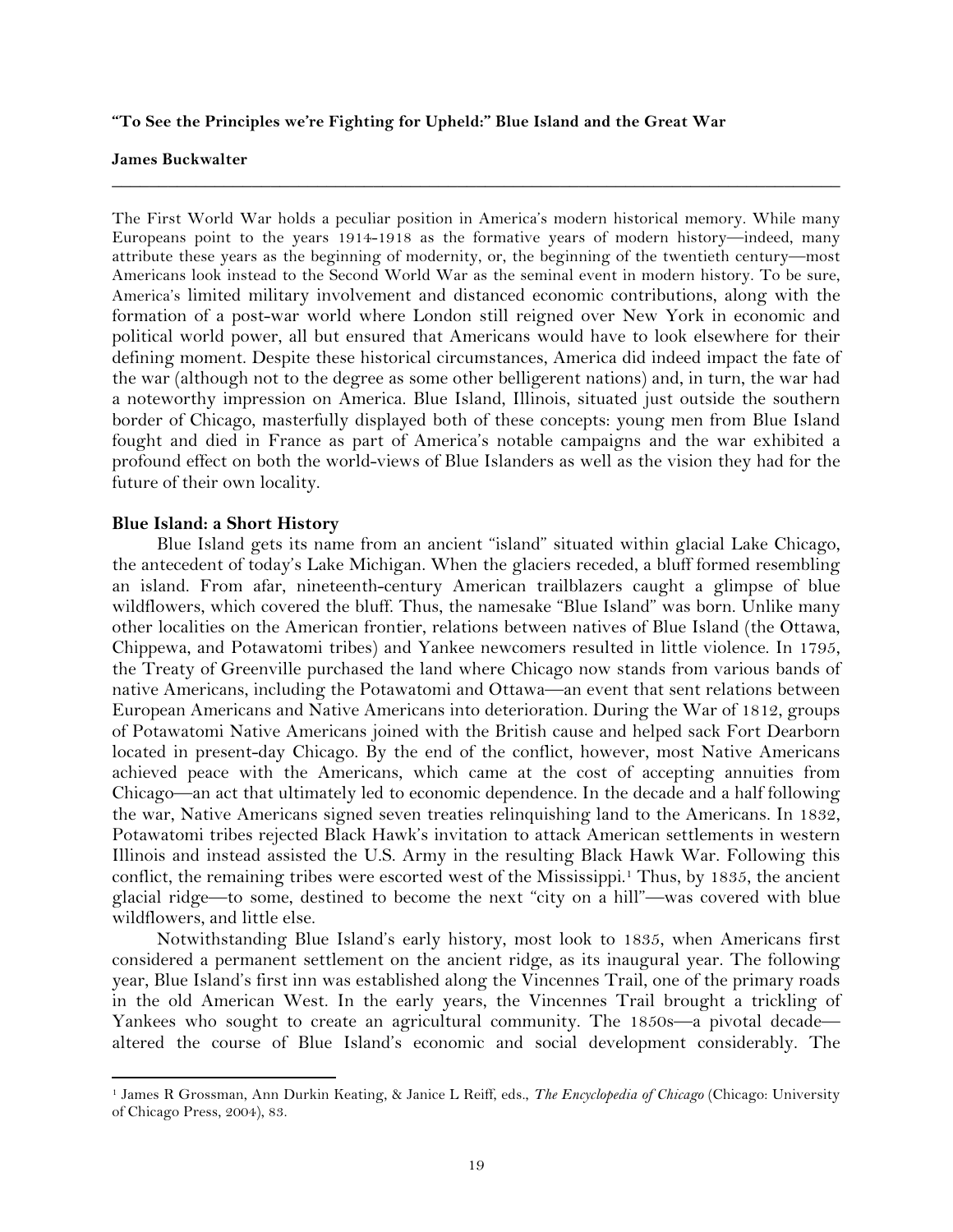simultaneous developments of industrialization and immigration brought Blue Island from a small, agricultural community of "transplanted Yankees" to a burgeoning immigrant town subsisting on wage labor in railroads and factories. In 1852, the Rock Island & Pacific Railroad came to Blue Island and has remained one of the bastions of the town's heritage to this day. Similarly, demand for wage labor at the Rock Island freight yards attracted German laborers while the remaining farmland attracted German farm hands.<sup>2</sup>

Much like the 1850s, the 1890s represented another crucial decade in the town's history. By this time, German immigrants had seized political and economic power from their Anglo-American predecessors. Moreover, the Knights of Labor attracted considerable support from Rock Island laborers and in 1893 the United Brick and Clay Workers Union was established. The following year, Eugene V. Debs sought support from Blue Island's railway workers during the Pullman Strike. A few of Blue Island's laborers rose to his call, derailing a train, toppling cars, and assaulting strikebreakers. As a result, the U.S. army was called in, imposing martial  $law.<sup>3</sup>$ 

After the tumultuous 1890s, Blue Island emerged as a working class, immigrant town. In 1900, 7 out of every 10 of the 6,000 inhabitants were either foreign born or native with foreign parentage. Three decades later the ratio dropped to 5 out of every 10, and in 1960 the ratio plummeted to 3 out of 10. Similarly, the first two decades of the twentieth-century saw an influx of Italian, Polish, and Slovak immigrants that again forced Blue Island to reconsider its identity. These first two decades likewise represent the largest period of growth in Blue Island's history. Concurrently, Blue Island began to reassert its local autonomy, vehemently resisting annexation by Chicago in 1915.4

While over the course of the twentieth century fewer inhabitants hailed from outside the U.S., Blue Island's diversity managed to increase. In 1900, 99.9% of Blue Islanders were considered white, a figure which was cut nearly in half a century later. In fact, the influx of individuals from African-American or Hispanic origin followed a town culture in the early twentieth century that forbade their settlement (In 1917, Robbins, which included African-Americans excluded from Blue Island, was incorporated in the lands adjacent to Blue Island).<sup>5</sup>

Thus, the decades preceding the Great War were times of incredible change for Blue Island. Blue Islanders, having already witnessed the failure of their "agricultural community" in the second half of the nineteenth-century, were faced with yet another difficult question: what would the future of Blue Island look like? The years 1914-1918 would answer some of these questions of identity, but they would raise more. Therefore, while 1914 saw countless Europeans embarking on a quest for nationalism and autonomy over the fate of European society, Blue Islanders joined them, courageously fighting for their nation, their locality, and their identity.

# **Blue Island and the Great War: an Overview**

Blue Island's service in the war, like many other American towns, began in April, 1917. Prior to this, as will be discussed later, Blue Island experienced only a detached interest in the European war. A month after Wilson implored Congress to declare war on Germany, Draft Board No. 7 was created, encompassing Blue Island and the surrounding localities. In total, the

<sup>2</sup> Ibid., 83.

<sup>3</sup> Ibid*.*, 83.

<sup>4</sup> Ibid., 83, 1008-9.

<sup>5</sup> Ibid., pp. 83, 1008-9.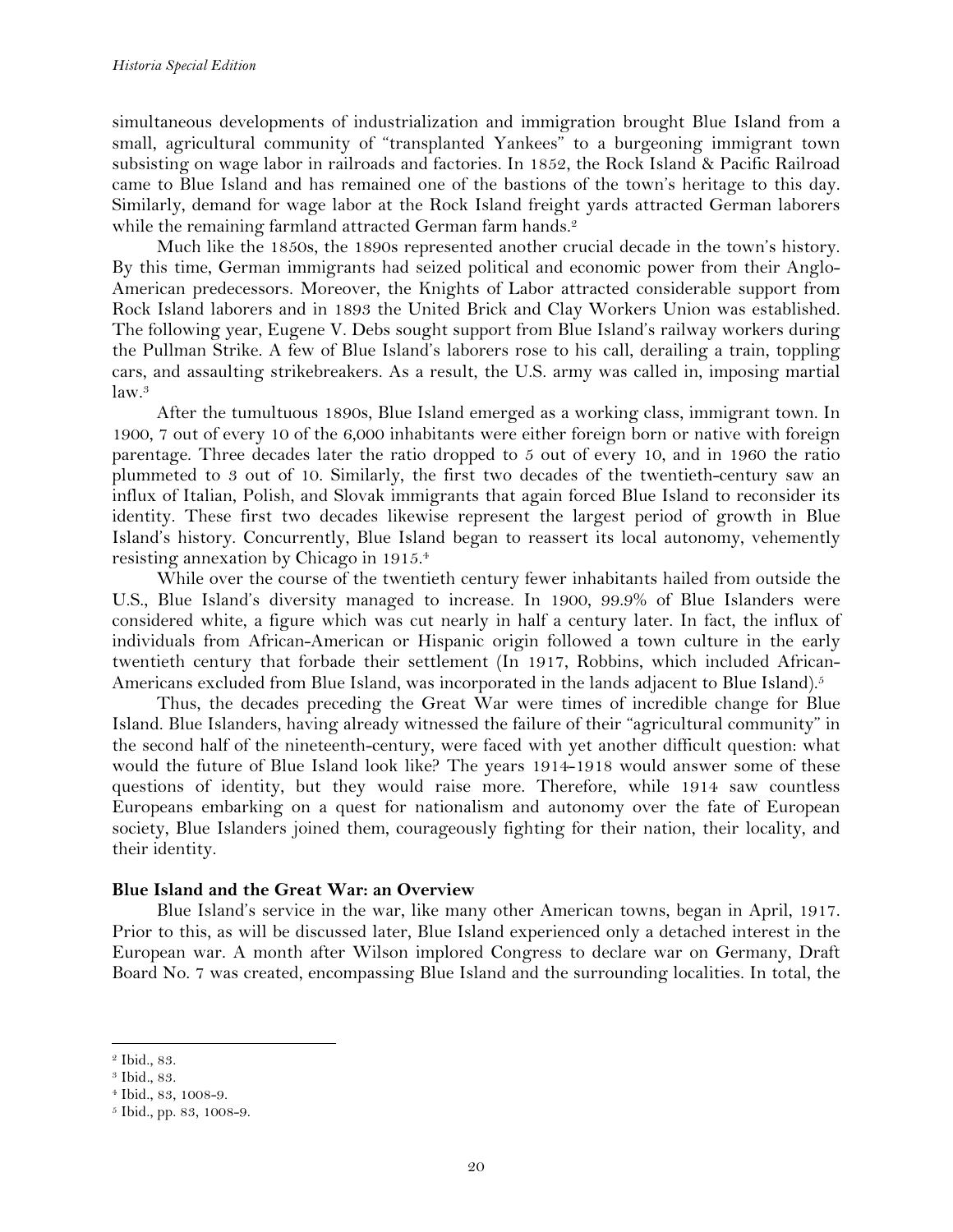board registered 6,154 individuals, 588 of which were inducted into military service.<sup>6</sup> Along with drafting men for service, Blue Island undertook numerous initiatives aimed at supporting America's war effort, most notably the Liberty Loan drives. Furthermore, the women of Blue Island served "loyally and whole heartedly," in the Red Cross, which operated for a time in vacant rooms of the high school, as well as in various other aid societies, some of which included knitting clothes and preparing "comfort bags" for soldiers. Additionally, Blue Islanders "rounded up" forty-one "slackers" in October, 1917, and forced them to register for the draft.7 Blue Island's two papers, the *Sun* and the *Standard*, were combined in October, 1918, in an effort to reduce paper waste and conserve materials for the war.8 Moreover, in conjunction with a Presidential order given in November, 1917, Blue Island required all German aliens to register with the police chief—an effort which uncovered sixty-six aliens living within Blue Island and the surrounding rural districts.<sup>9</sup>

In total, thirteen Blue Islanders gave their lives in service of the United States during the course of the war: Raymond Eames, Stanley Fay, Ernest Fischer, Albert Hecht, Herman Klopp, Antonio Louis, George Ruff, Walter Schoenenberger, Frank Steffes, Charles Weimar, Leo Wolshon, Homer Woods, and Walter Wykoff.10 The divergent nature of their contributions, however, speaks to the myriad roles in which Blue Islanders played during the war.

Raymond Eames, arguably the most well-known Blue Island soldier, was a "profitable and promising" businessman in April, 1917.11 In a display of patriotic sacrifice, Eames left his business to enlist in the U.S. Marine Corps on June 17, 1917 and by August was training at Quantico. In February of the following year, he landed at St. Nazaire in France. From March 17<sup>th</sup> to May 12<sup>th</sup>, Eames trained in the trenches of the Verdun sector before going into battle at Chateau-Thierry. On May 10th, reflecting on his training in the Verdun sector and the prospect of soon experiencing battle, Eames declared, "My ambition is to come through whole and with honor (I don't care for glory), to see the principles we're fighting for upheld."<sup>12</sup> On June 6<sup>th</sup>, Eames got his first chance to defend those principles and plunged into no man's land at Chateau-Thierry, eventually making it to the town of Bourches, where he continued to fight for six days until his next assignment at Belleau Wood on the 13<sup>th</sup>. The Germans, acknowledging the importance of Bellau Wood, "severely shelled and gassed" the Americans, hitting the 96th company of the 6th regiment especially hard.13 During the course of these attacks, Eames was burned by mustard gas and died on June 29<sup>th</sup>.

On November 8, 1918, Blue Islanders read of another casualty: Herman Klopp. Klopp, a private first class, was killed by a shell on Hill 281, Bethancourt on Forges Creek in France. As the *Sun-Standard* notes, it is uncertain whether he was killed while participating in an assault or by supplying his "comrades;" either way, however, his death brought honor to Blue Island.14 Likewise, Antonio Louis was another battle casualty. A Sergeant in the 47<sup>th</sup> infantry, Louis participated in the attempt to drive back the Germans at the Aisne-Marne salient near the

<sup>6</sup> John H Volp, *The First Hundred Years, 1835-1935: Historical Review of Blue Island, Illinois* (Salem: Higginson Book Co., 1998), p. 321.

<sup>7</sup> Ibid*.*, 323, 329.

<sup>8</sup> H. A. A. Jebsen, Jr., "Blue Island, Illinois: History of a Working Class Suburb," Ph.D. diss., University of Cincinnati, 1971, 70.

<sup>9</sup> *Blue Island Sun*, January 18, 1918, 1; Volp, *First Hundred Years*, 322.

<sup>10</sup> Volp, *First Hundred Years*, 328.

<sup>11</sup> *Blue Island Sun*, July 19, 1918, 1.

<sup>12</sup> *Blue Island Sun*, July 19, 1918, 4.

<sup>13</sup> American Battle Monuments Commission, *American Armies and Battlefields in Europe: a History, Guide, and Reference Book* (Washington, D.C.: U.S. Government Print Office, 1938), p. 49; Volp, *First Hundred Years*, 328. <sup>14</sup> *American Armies and Battlefields in Europe*, p. 197; *Blue Island Sun-Standard*, November 8, 1918, 1.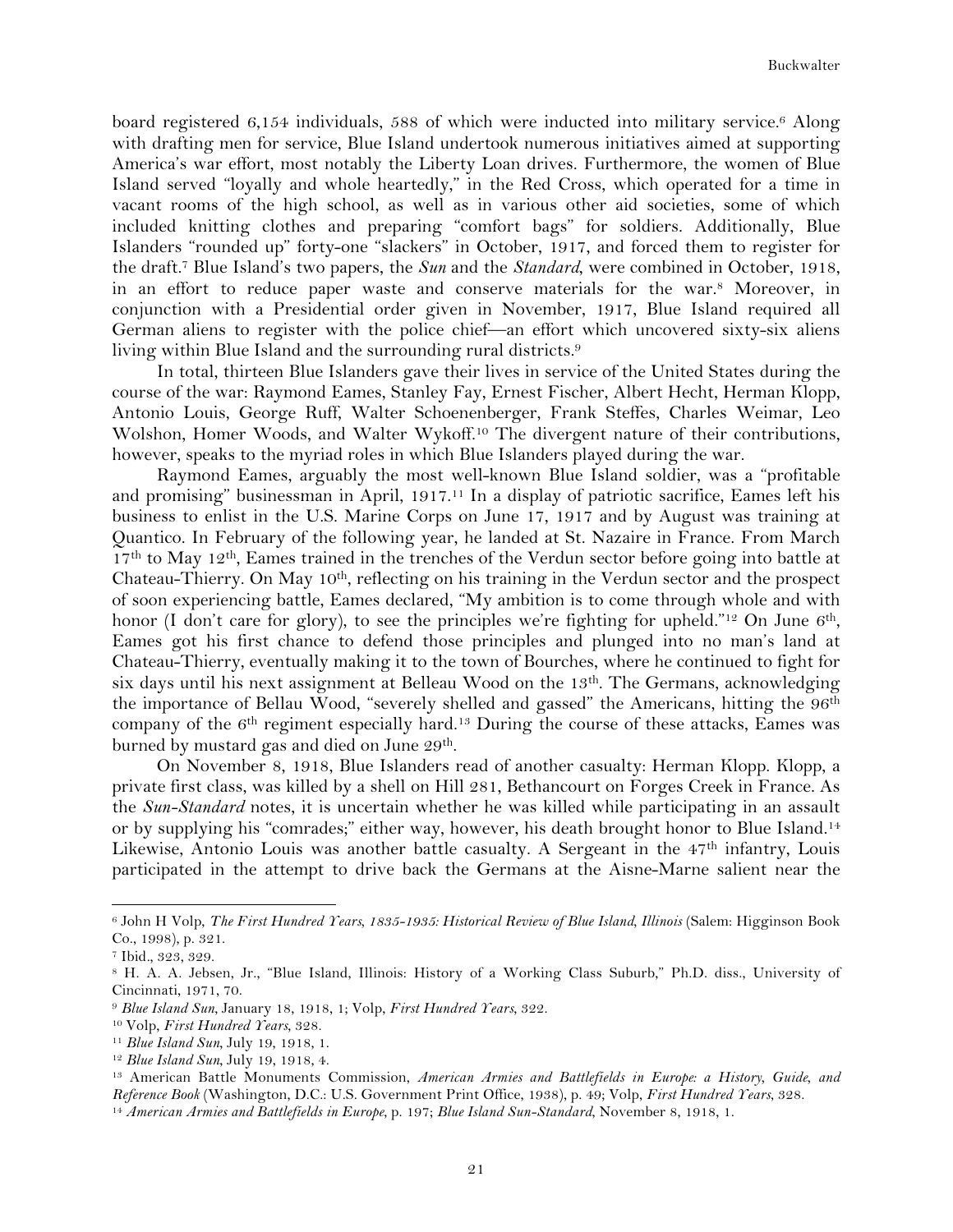Vesle River. After capturing the small town of Fismes on August  $4<sup>th</sup>$ , the  $4<sup>th</sup>$  division repeatedly made unsuccessful attempts to cross the Vesle on August  $6<sup>th</sup>-9<sup>th</sup>$ . On the final day of American attempts to cross the river, Louis died.15 Charles L Weimar, too, died in France; however, the nature of his death is unknown.16 Louis D Holmes, corporal of the 149th field artillery, survived his duration of service and received the Legion of Honor, the highest honor given to heroes by the French, on July 16, 1923.17

Numerous other Blue Islanders died in service to their country before reaching France. Private Arthur Harker died in December, 1917 in Ford Casey, Washington. Although Harker lived in Washington at the time of his enlistment, his parents were "formerly well-known and popular among Blue Island's younger set." Adding to his popularity in Blue Island, Harker was reportedly only fourteen years old when he enlisted. He was accepted by the military because of his "manly appearance." <sup>18</sup> Another Blue Island legend, Frank Steffes, was killed by a military prisoner in Hachita, New Mexico in February, 1918. Steffes was ordered to guard over two prisoners who were assigned to clean up the camp. Once they reached a safe distance, one of the prisoners, Fred Vogle, drew a revolver and ordered Steffes to place his hands in the air. Steffes refused to comply, instead lunging at the prisoner. In the ensuing skirmish, Steffes was shot in the knee and then fatally in the heart.19 Additional Blue Island servicemen died in camp, mostly of pneumonia or influenza.

As we have seen, Blue Islanders served their country in a myriad of ways. Some chose or were chosen for—military service. Of these men, 3 died in battle, while the remaining 10 died at camp, mostly of Spanish influenza, which ravaged young men and women worldwide during the final year of the war. In addition to these servicemen, men and women in Blue Island donated to the Liberty Loan drives and other campaigns to support the war effort—efforts which will be discussed in more detail later. From this picture, it is easy to overlook the fact that Blue Island in 1917 faced myriad issues, each possessing implications for the future of the town. Moreover, its inhabitants fought, as Raymond Eames reminds us, "to see the principles we're fighting for upheld."20

# **Political Identity**

In 1915, the "giant that loomed over Blue Island's horizon"21 was not war in Europe, but war with Chicago—an assertion which illustrates the town's detached observation of the war in the years leading to 1917. In the 1850s, when the Rock Island railroad began employing Blue Island laborers, some Blue Islanders harbored ambitious designs of their town overtaking Chicago as the premier city in the Midwest.<sup>22</sup> To today's reader, these ambitions appear illfounded and absurd, but to individuals living in the nineteenth-century, these dreams were more reasonable. Despite this, the post-Civil War years shattered dreams of creating a big city and Blue Islanders settled instead to "combine the best of two worlds" by capitalizing on urban services provided by Chicago while preserving local autonomy.<sup>23</sup>

<sup>15</sup> *American Armies and Battlefields in Europe*, pp. 41, 80; Volp, *First Hundred Years*, 328.

<sup>16</sup> Volp, *First Hundred Years*, 328.

<sup>17</sup> Ibid., 336.

<sup>&</sup>lt;sup>18</sup> *Blue Island Sun*, January 25<sup>th</sup>, 1918, 1.

<sup>19</sup> Volp, *First Hundred Years*, 322.

<sup>20</sup> *Blue Island Sun*, July 19, 1918, 4.

<sup>21</sup> Jebsen, *History of a Working Class Suburb*, 188.

<sup>22</sup> Harry Jebsen, Jr., "The South Side: Blue Island," transcript of a speech delivered June 5, 1974 at the Blue Island Public Library, p. 2. Chicago's importance commenced with the introduction of the railroad and its rapid geographic expansion only began after the Great Fire of 1871.

<sup>23</sup> Jebsen, *History of a Working Class Suburb*, 189.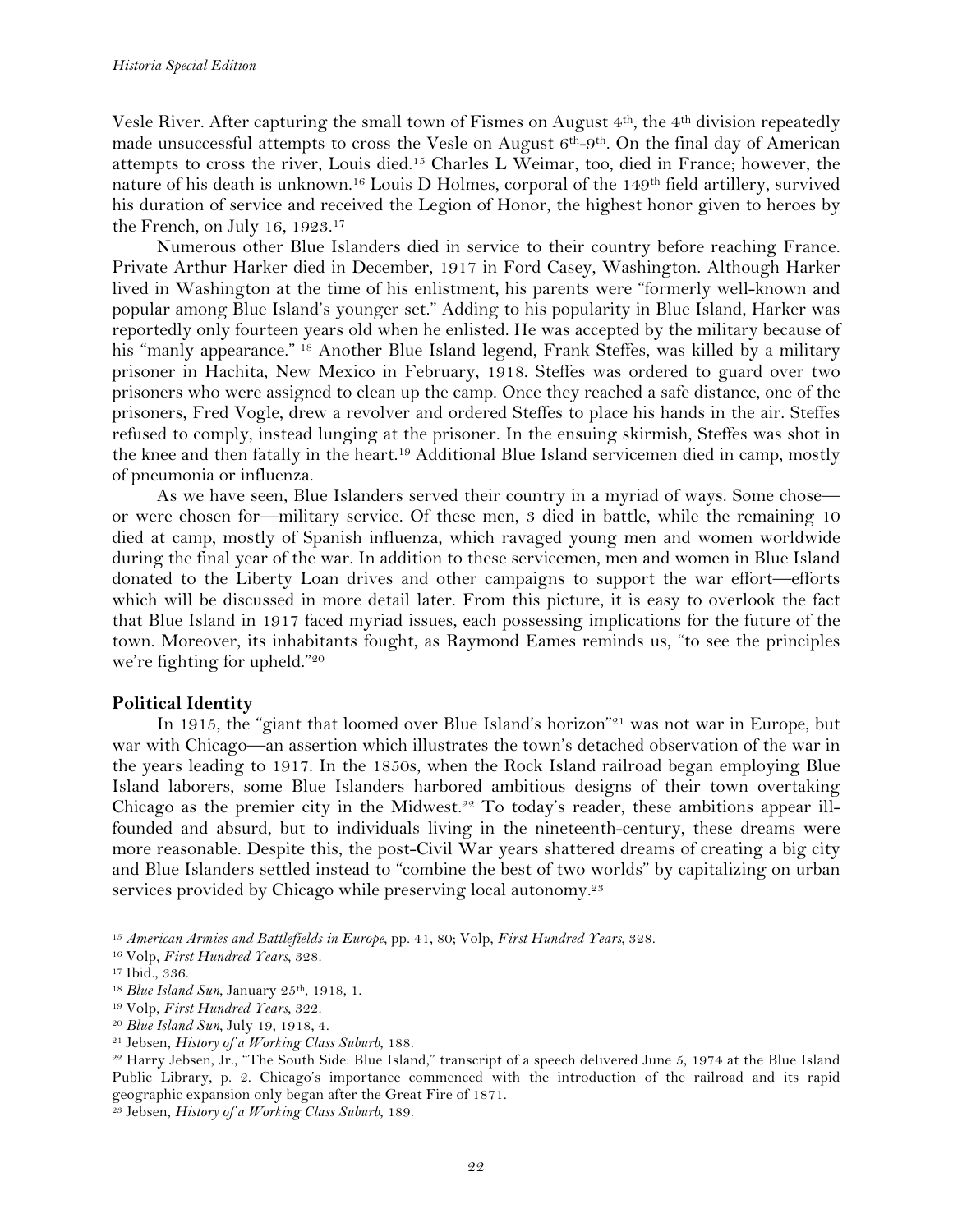The first critical years in this transformation from village to suburb were 1891-1893, when Chicago officials decided to construct Rock Island Railroad yards on the edge of the city. Blue Islanders, eager to add an economic asset to their burgeoning industrial town, cunningly procured a tract of land and donated it to the railroad.24 As in the 1850s, Blue Islanders had high hopes. They anticipated the expanded yards bringing "prosperity without ruining the gracious living environment," "added affluence," and "big salaried men," all while excluding the "cheap men" commonly associated with the yards.25 In short, Blue Islanders envisioned their locality as a living space for the influential businessmen who ran Rock Island operations, not for their working-class laborers. Unfortunately, only one of the "big salaried men" moved to Blue Island. To complement him, the population increased 83% during the rest of the decade as laborers flooded Blue Island.26

These changes, coupled with Chicago's recent expansion, increased the threat of annexation. In 1914, the neighboring village of Morgan Park succumbed to Chicago rule. Then, in 1915, Chicago pushed further, attempting to annex Blue Island. While passing by a wide margin in Chicago, the vote for annexation failed in Blue Island by a nearly 3-to-1 margin.27 Accordingly, during the campaign the *Blue Island Sun* and *Blue Island Standard* became consumed with the issue. Blue Islanders, too, shared in the interest of their future, pushing topics of war in Europe to the side. In 1915, therefore, Blue Island clearly reiterated the secondary status of news from the war; in doing so, they drew on the precedent set by the *Blue Island Sun* just two weeks after the war's outbreak, which articulated that "notwithstanding the European war, great interest is being manifested…in the primary campaign now in progress" and that "the present upheaval in Europe has fostered…a deeper love, a greater respect for the Stars and Stripes and a more insistent demand for the purity of the ballot."28

Advertisements in the *Sun*, likewise, illustrated Blue Island's detached relationship with the war. On September 3, 1914, an advertisement for Goodyear tires boasted cheap tires which they obtained from London and Singapore in the early days of the war, before prices skyrocketed. Thus, Blue Islanders had a "new, compelling reason for buying Goodyear tires," which "results from War conditions." Furthermore, the advertisement used battle metaphors to sell their product: "We were first on the ground. We were quickest in action."29 Two weeks later, images of the war were again evoked by the Duntley Sweeper Company. According to the advertisement, "the war in Europe" was "tame" in comparison with Duntley's "Price-Slashing Demonstration."30 As pre-1917 advertisements and concern for local politics make clear, Blue Island's initial relationship with the war was one of detached observation.

After American entry into the war in April, 1917, Blue Islanders shifted from detached observation of the war to complete consumption in the conflict. As before 1917, Blue Islanders continued their concern for control over their town and identity, yet now they ensured their autonomy with patriotism and patriotic drives, such as the Liberty Loan drives. In an attempt to avoid the apprehensions to the war effort that occurred during the Civil War (most notably the Draft Riots), President Wilson sought to prosecute the war as a "contractual agreement"

<sup>24</sup> Jebsen, "The South Side: Blue Island," 3.

<sup>25</sup> Ibid*.*, p. 4.

<sup>26</sup> Ibid*.*, p. 4.

<sup>27</sup> Jebsen, *History of a Working Class Suburb*, 193.

<sup>28</sup> *Blue Island Sun*, August 14, 1914, 6.

<sup>29</sup> *Blue Island Sun*, September 3, 1914, 3.

<sup>30</sup> *Blue Island Sun*, September 18, 1914, 5.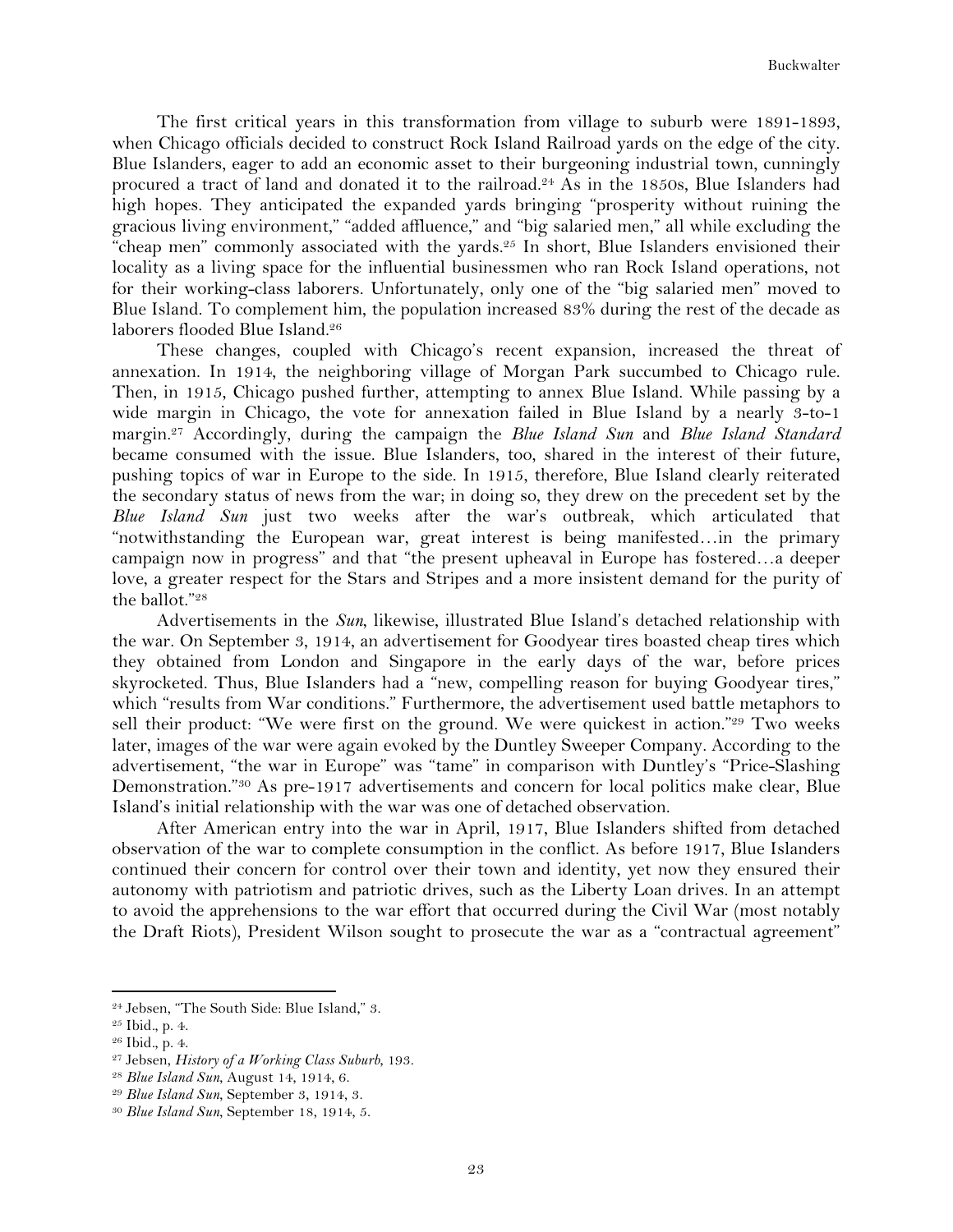with the American people.<sup>31</sup> In theory, local draft boards and Liberty Loan drives would cultivate a friendlier and less coercive home front wartime experience. As a side effect, Blue Island, attempting to stave off encroachment from Chicago, used their Draft Board (Draft Board No. 7) and the Liberty Loan drives to exert local autonomy through their patriotism.

Draft Board No. 7 extended over a number of communities, including Mount Greenwood, Worth, Oak Lawn, Lemont, Chicago Ridge, Burr Oak, and Riverdale.<sup>32</sup> However, these communities represented autonomous villages and towns unaffiliated with Chicago. Moreover, it is important to note that no areas of Chicago were included in the jurisdiction of Draft Board No. 7; the Draft Board thus reflected the local administration that Wilson—and Blue Islanders who rejected authority from Chicago—desired. Moreover, in an attempt to preserve the identity of Blue Island's soldiers, men who were accepted for service were questioned about their family history by the Draft Board.33 Clearly, the Draft Board expressed interest in the identity of their soldiers and, by extension, the identity of their localities.

Liberty Loans, donations from ordinary citizens to the government for the purpose of funding the war, additionally played a pivotal role in Blue Island's assertion of autonomy. In each of the five Liberty Loan drives, Blue Island exceeded the required allotments, including the final drive, much of which occurred after the armistice.<sup>34</sup> Blue Islanders, naturally, were extremely proud of their accomplishments. During the third drive, the \$276,000 pledged by Blue Islanders was singled out from the remaining communities in District 7 and the city was awarded the "honor flag."35 An editorial by Cora Rigby in the *Blue Island Sun* on January 25, 1918 demonstrated Blue Island's pride in their Liberty Loan subscriptions. According to the author, the Liberty Loans were "oversubscribed, not only willingly but joyously, and with the utmost enthusiasm."36

Encouragement from William Frasor, chairman of the final Liberty Loan drive, assisted in fostering Blue Islander's desire to "prove" their patriotism and, by extension, their political autonomy. In April, 1918, an advertisement provided by Frasor asked "What does 'war time' mean to you?" Furthermore, he articulated that the Liberty Loans represented an "opportunity to *prove* the patriotism that is in your heart and on your lips," and to "show yourself worthy."37 Later that year, the *Sun* announced that Blue Island "has proven herself 100 percent loyal," and later asserted that "Blue Island is a sovereign community in the most democratic nation in the world."38 In proving herself loyal, Blue Island, therefore, was also proving herself sovereign and democratic. Thus for many Blue Islanders, the Liberty Loan drives symbolized a struggle for control over local matters as well as the town's political identity.

Aiding the district's Liberty Loan drives were organizations and drives which similarly attempted to prove Blue Island's autonomy and establish its identity through acts of patriotism. On September 13, 1918, the *Sun* reported that the local freemason chapter would pledge money for the Liberty Loans by eliminating officer salaries and all "unnecessary entertainment and expense thereof."39 Moreover, on February 18th, 1918, an editorial indicated that the railroads

<sup>31</sup> David M Kennedy, *Over There: the First World War and American Society* (Oxford: Oxford University Press, 1980), 143.

<sup>32</sup> Volp, *First Hundred Years*, 321.

<sup>33</sup> Volp, *First Hundred Years*, 321.

<sup>34</sup> Ibid, 331.

<sup>35</sup> Ibid.

<sup>36</sup> *Blue Island Sun*, January 25, 1918, 6.

<sup>37</sup> *Blue Island Sun*, April 19, 1918, 4.

<sup>38</sup> *Blue Island Sun*, October 25, 1918, 5.

<sup>39</sup> *Blue Island Sun*, September 13, 1918, p. 1.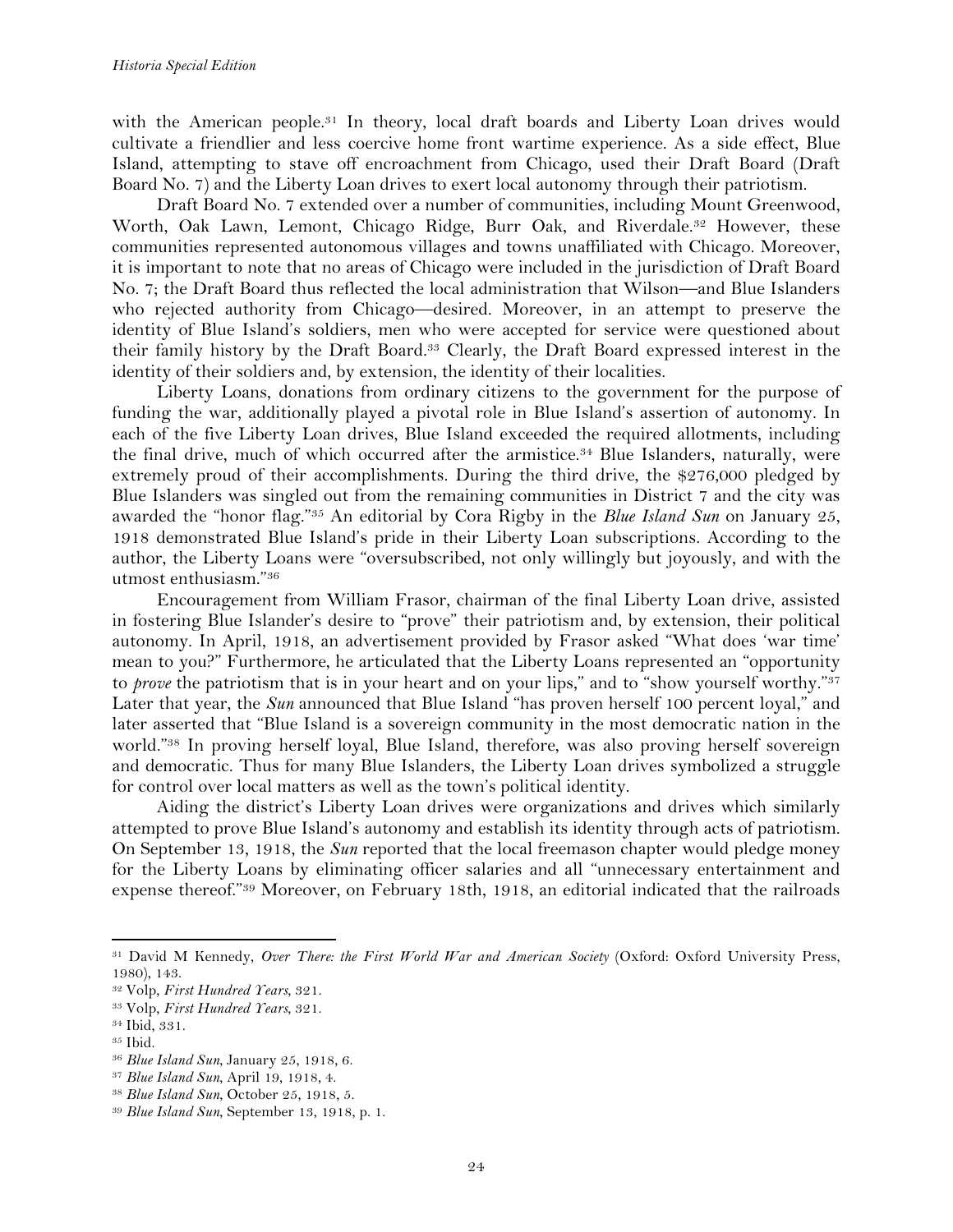"have eliminated all individual interest and competitive rivalries" in response to the war.40 Furthermore, an article entitled "Wake Up!" publicized "wheatless" and "meatless" days while accompanying recipes to conserve those ingredients.<sup>41</sup> A month later, the *Sun* published an article accosting parents for allowing their children to skip mandatory high school military training.42 Finally, the *Sun* preached "daily action," "a good rotation of crops," and "plowing a deep furrow" as methods of resisting attacks from the Hessian Fly and the Cinch Bug, both of which were "pro-German."<sup>43</sup> In all, Liberty Loan drives, "wheatless" and "meatless" days, and the prevention of crop damage signified attempts by Blue Island to prove her patriotism and assert her identity.

## **Ethnic Identity**

Like Blue Island's political identity, its ethnic identity underwent significant challenges during the first decades of the twentieth century. In the early nineteenth-century, Blue Island was mainly comprised of Anglo-Americans. In the 1850s, the Rock Island attracted German immigrants, many of whom labored in the rail yards. German agricultural laborers likewise flocked to the surrounding areas under Blue Island's jurisdiction so that by the last decade of the nineteenth-century, Germans or individuals of German decent had enjoyed economic and political power in the town. After 1910, new groups of immigrants, namely Italians, began inhabiting Blue Island. Like their predecessors half a century earlier, native Blue Islanders "had many misgivings about the Italians."44 By the outbreak of war, stereotypes of Italians became common in Blue Island; Italian immigrants were criticized for failing to renounce their "native tongue" and increased violence became a frequently-evoked stereotype for the east side of the town, where many of the new immigrants lived.45 Thus by 1914, Blue Island's German community was well-integrated into the town's culture while Italians struggled to achieve such a status. The Great War, therefore, both reflected these ethnic differences as well as helped transform them.

As historian Harry Jebsen notes, "Participation of both the Poles and Italians in World War I undoubtedly lowered some of the barriers" which existed in Blue Island's pre-war society.<sup>46</sup> As detailed previously, the death of Antonio Louis—Sergeant of Company C,  $47<sup>th</sup>$ infantry and Blue Island man of Italian decent—was well-publicized in the town. Louis, who fought as part of the American offensives near the Vesle River in early August, 1918, arrived with his division on the  $3<sup>rd</sup>$  of August and fought until the  $9<sup>th</sup>$ , when he was killed. The campaign was a bloody one; in the 9 days that the division remained at the Vesle River it incurred some 3,500 casualties.<sup>47</sup> In the four days prior to Louis' death, the Americans attempted to cross the Vesle and establish a stronghold on the other side, before pushing farther north. The Americans, however, were hampered with difficulties in establishing suitable footbridges for reinforcements. A few men made it across—perhaps Louis—but were mauled by German fire.48 Louis' military contributions, accompanied by immigrant participation in the Liberty Loan Campaigns, provided a foundation for greater acceptance of Italian immigrants in Blue Island. In 1919, termed "the turning point in inter-group relations," an Italian immigrant

<sup>40</sup> *Blue Island Sun*, February 18, 1918, p. 3.

<sup>41</sup> *Blue Island Sun*, February 8, 1918, p. 8.

<sup>42</sup> *Blue Island Sun*, March 15, 1918, p. 1.

<sup>43</sup> *Blue Island Sun*, May 3, 1918, p. 3.

<sup>44</sup> Jebsen, "History of a Working Class Suburb," p. 208.

<sup>45</sup> Jebsen, "History of a Working Class Suburb," p. 208.

<sup>46</sup> Ibid., p. 209.

<sup>47</sup> *American Armies and Battlefields in Europe*, p. 41.

<sup>48</sup> Ibid.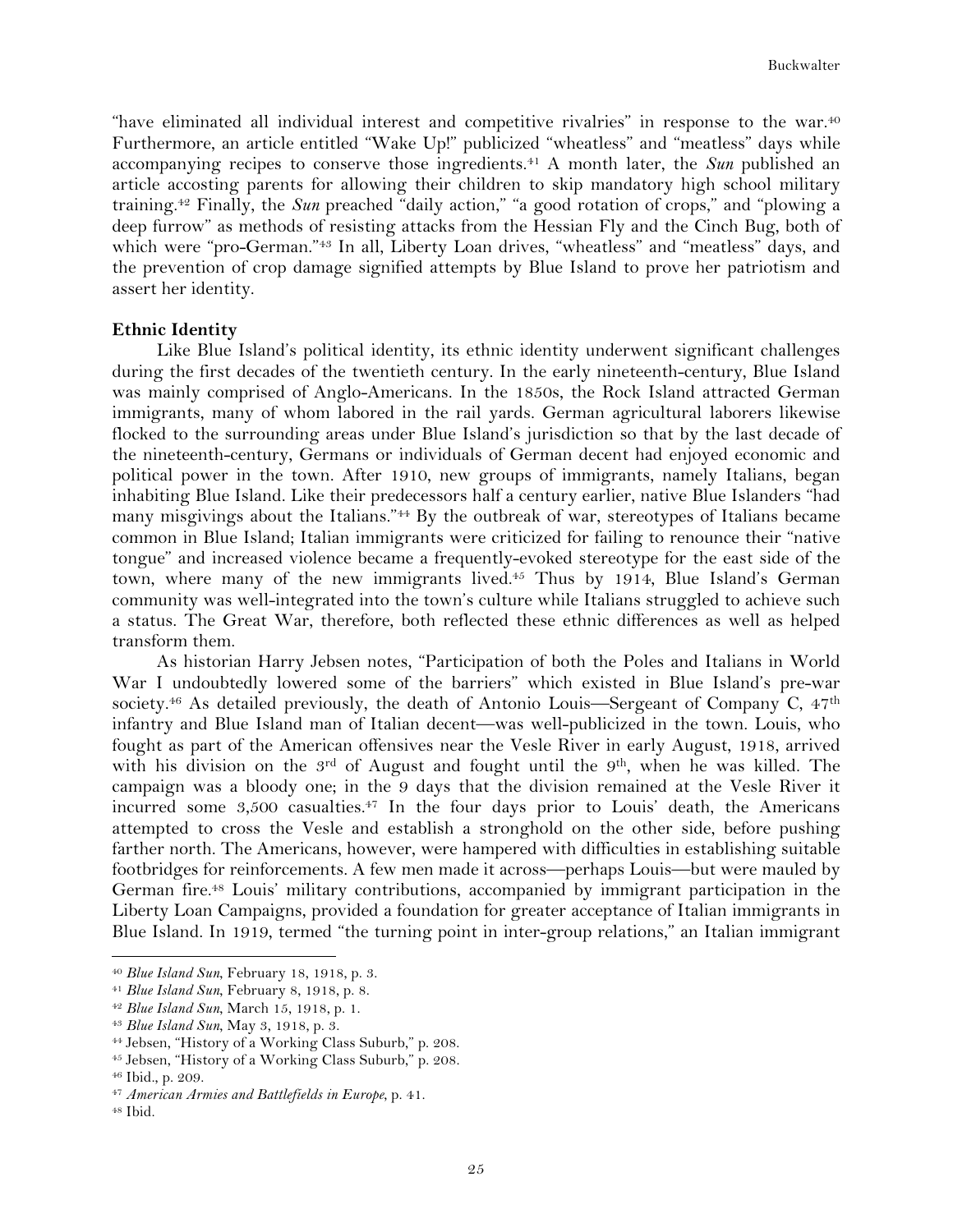was elected alderman and a year later, the city began "to encourage the assimilation of these people [immigrants]."49 Blue Islanders of Italian decent, therefore, used the war to increase their acceptance within the community.

Individuals of German decent, on the other hand, underwent myriad experiences during the war, both challenging and reaffirming their ethnicity. Prior to American entry into the war, while Blue Island displayed distanced interest in European affairs, anti-German sentiment was almost nonexistent. During the initial analysis of the events of the summer of 1914, the *Sun* placed blame on numerous nations involved, rather than chastising the Germans alone. Speaking of the French, the *Sun* emphasized their imperial designs to mobilize and "Recover Alsace-Lorraine!"50 Similarly, the paper discussed "the mobilization of the entire Russian army and navy," which was done "in spite of his [the German ambassador to Russia] appeal to the Kaiser and the fact that he was in constant communication with him."51 From the onset, at least, Germany was spared much of the blame in Blue Island newspapers, a trend which reflected the ethnic composition of the town.

By January, 1918, the situation changed drastically. In discussing the German occupation of parts of France, the *Sun* exclaimed that "no words can express the barbarity of this proceeding nor describe the heartrending scenes which occurred."52 Later that month, the *Sun* included a notice obliging all "German alien enemies" to register with the police chief and political cartoons containing images of children crying out, "I want to lick the Kaiser."53 Moreover, upon conclusion of the war, numerous effigies of the Kaiser were burned or destroyed. As the *Sun-Standard* relates, Blue Island experienced scenes of the Kaiser "hung in effigy…buried or otherwise disposed of fully twenty different ways." In one particularly grotesque incident, the Kaiser was "dragged across the Rock Island tracks in front of an approaching train." Naturally, the train conductor hastened to slow the train, however, "when he realized it was a stuffed dummy representing the most despised man in the world, he shifted his levers and the effigy quite speedily was ground under the wheels of the train."54

Another example of ethnic strife in Blue Island occurred after the destruction of an influential building. Prior to the war, singing groups comprised of individuals of German decent were a common feature of Blue Island society, participating in national competitions and even performing at the Columbian Expedition in 1893. On Wednesday, January 9, 1918, the Liederkranz, home of the German singing group, burned and was not rebuilt due to "war conditions." Moreover, as Jebsen suggests, "war spirit, temporarily ruined the organization."<sup>55</sup> Many individuals, likewise, suspected that prejudice toward German culture influenced this decision.56

In light of these various incidents, it is easy to make the assumption that Blue Islanders of German decent were persecuted to a significant degree during the war. This assumption, however, fails to take into consideration certain aspects of the cultural shift occurring within Blue Island's society. To begin, prejudice against those of German decent failed to reach the level of violence seen elsewhere, most notably in Collinsville, Illinois, where a German

<sup>49</sup> Jebsen, "History of a Working Class Suburb," p. 209-211.

<sup>50</sup> *Blue Island Sun*, July 31, 1914, p. 2.

<sup>51</sup> *Blue Island Sun*, August 7, 1914, p. 2.

<sup>52</sup> *Blue Island Sun*, January 11, 1918, p. 3.

<sup>53</sup> *Blue Island Sun*, January 18, 1918, p. 1; *Blue Island Sun*, January 25, 1918, p. 1.

<sup>54</sup> *Blue Island Sun-Standard*, November 15, 1918, pp. 1, 8.

<sup>55</sup> Jebsen, "History of a Working Class Suburb," p. 113.

<sup>56</sup> Volp, *First Hundred Years*, p. 276.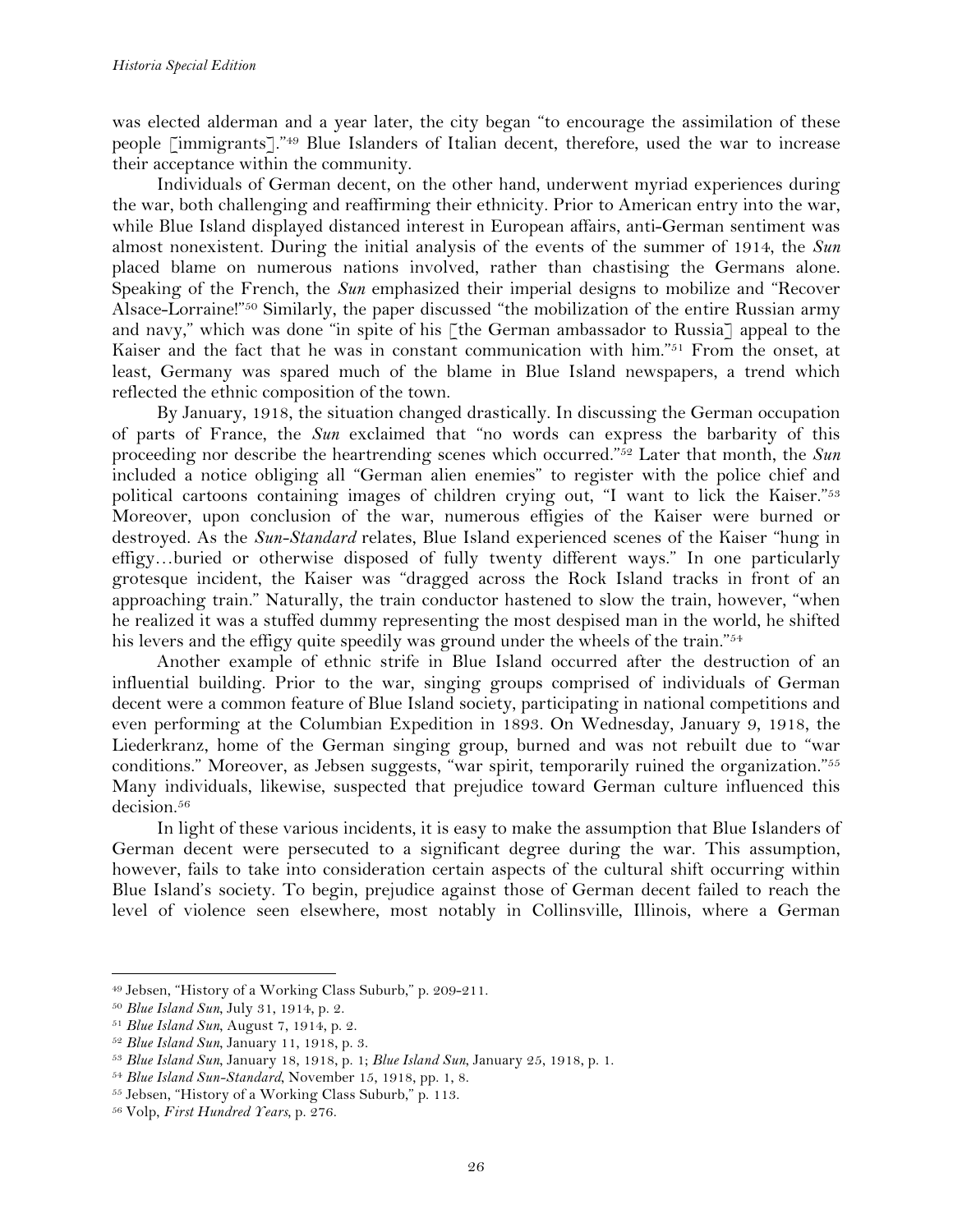immigrant was brutally lynched on February 5, 1918.<sup>57</sup> Instead, German culture and heritage—as well as the individuals who practiced it—was already ingrained in the fabric of Blue Island society by the 1890s. Blue Islanders of German decent, additionally, were given a method to evade persecution: patriotism.

As discussed earlier, patriotism allowed Blue Islanders to stake a claim for their own political independence from Chicago; however, patriotism also provided a method for escaping suspicion and, as a result, transformed the ethnic culture of Blue Island. To conclude, here is an article about a man who enlisted out of "hatred of the Teuton race." The *Sun* clarified that the individual "had no quarrel with individual Germans," which included "scores of them in," and presumably around, "Chicago."58 On March 1, 1918, the *Sun* reported the extensive efforts of a local Lutheran church, which raised a "big fund" in the recent Liberty Loan drive.<sup>59</sup> Moreover, as an editorial on October 25, 1918 made clear, many immigrants came to America to "escape German and Hungarian autocratic rule," and that "it is safe to assert that 99 per cent of those now living in this community from Germany…have been 100 per cent backers of the last two Liberty Loans."60 In other words, by supporting the war in some way—the Liberty Loans, for instance—Blue Islanders of German descent could prove their loyalty and escape suspicion.

Additional proof of the acceptance of individuals of German descent in Blue Island can be seen in the Honor Roll or Liberty Loan subscription postings in the *Sun*. The Honor Roll, for example, reminded Blue Islanders each week that individuals of German descent were fighting and dying for American principles. Similarly, Liberty Loan subscribers, which were published after each drive along with their amount of contribution, conveyed similar ideas. <sup>61</sup> Finally, the *Sun-Standard* clarified that despite the "grotesque" burning of effigies during the victory parade, the proceedings were "orderly," without "drunkenness on the streets and few 'hangovers.'"62

Ethnic relationships within Blue Island, therefore, experienced some tension, but never broke. By the end of the war, individuals of German descent, already fully-integrated into Blue Island society before 1914, could preserve remnants of their former culture providing they were concurrently patriotic and supportive of the American effort. On the other hand, Italian descendants, who had not enjoyed a position similar to that of German descendants in 1914, benefited from their service to the war effort.

## **Conclusion**

When news of the armistice arrived, Blue Island responded in a "spontaneous outburst of patriotic relief." The "best ordered celebration in Cook County at least; perhaps in any of the adjoining counties" came in the form of several parades as well as the closure of all businesses and schools.63 The message was clear: as the war had seen the coming together of various European ethnicities within Blue Island (albeit with some tension), so the victory celebration would similarly involve all Blue Islanders. In fact, the nuanced planning of such an enormous and orderly event—the "greatest day in Blue Island's long history," as it was remembered in

<sup>57</sup> Frederick C. Luebke, *Bonds of Loyalty: German-Americans and World War I* (DeKalb, Illinois: Northern Illinois University Press, 1974), p. 10.

<sup>58</sup> *Blue Island Sun*, January 11, 1918, p. 6.

<sup>59</sup> *Blue Island Sun*, March 1, 1918, p. 1.

<sup>60</sup> *Blue Island Sun*, October 25, 1918, p. 5.

<sup>61</sup> *Blue Island Sun*, January 25, 1918, p. 8; *Blue Island Sun*, January 14, 1918, p. 5.

<sup>62</sup> *Blue Island Sun-Standard*, November 15, 1918, p. 8.

<sup>63</sup> *Blue Island Sun-Standard*, November 15, 1918, p.1.